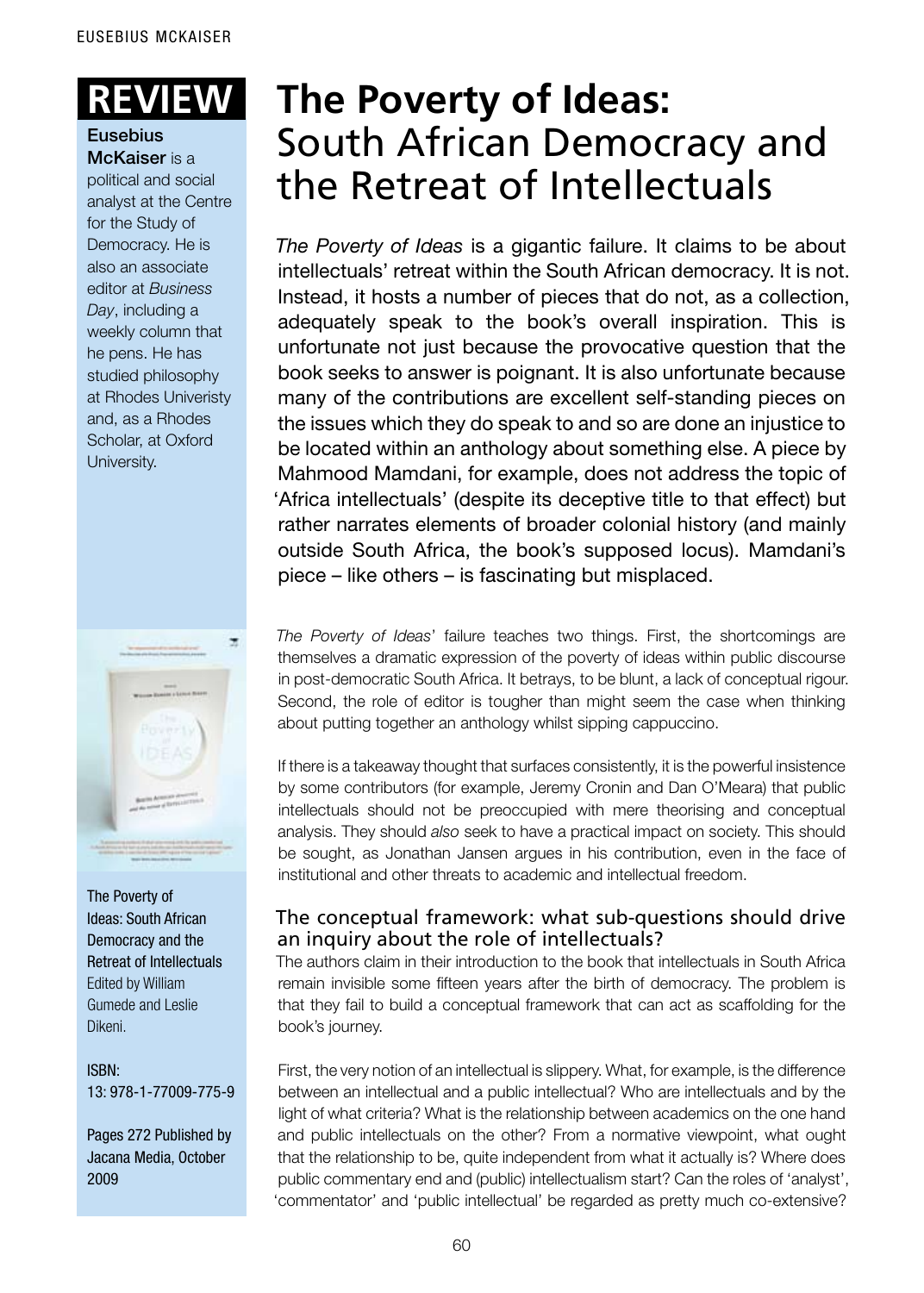What is the source – ethical or otherwise – of public intellectuals' duties? What are those duties at any rate?

The editors do not show enough concern for these definitional debates. This is a fatal weakness of the book since these questions would catalyse more substantive engagement of the issues. This is not a mere plea for conceptual rigour and clarity. These questions constitute the set of sub-questions that any book on the role of intellectuals must engage. This book does not do so.

#### A diagnosis of the problem: what do public intellectuals (not) do?

Gumede correctly argues that democratic cultural norms are a more important driver of long-term democratic stability than formal rules, regular elections and even the existence of democratic institutions. He repeatedly refers to intellectuals who have failed to help build a democratic culture, allowing themselves to be co-opted by the African National Congress government. But there is not one single illustrative example of this. One is left wondering who Gumede counts as 'intellectuals' since the chapter remains stuck at the general level, hardly ever anchoring itself in specificity.

The second chapter, by Leslie Dikeni, represents the poorest contribution to the anthology. It is filled with *ad hominem* attacks rather than rigorous argument, and thereby illustrates the very dangers of poor public intellectual life that he is trying to warn the rest of us against. He spends the bulk of the chapter listing and discussing so-called "celebrity intellectuals", "commercial intellectuals", "policy analysts" and "late-coming, new gender activists". These are all supposed to be pseudo-intellectuals. But not once does he discuss an example of even a media article by a person from any of these groups to demonstrate the impoverished nature of their work. Dikeni comes across as someone who wishes he had more media exposure himself.

At any rate, the chapter's main claim is not cogent. Rigour and popularity are not mutually exclusive. Intellectuals such as Steven Friedman and Achille Mbembe write countless academic articles, anthology contributions and books while still making useful and regular media contributions to debates. It is lazy, false and dishonest to assume that media appearances constitute the whole of their academic and intellectual life. And even if that were the case, Dikeni should dismantle the content of their work through counter-examples or exposure of poor reasoning rather than bemoaning the mere fact of their media presence.

Dikeni also fails to tell us who should count as public intellectuals and why. He ends off by simply *stipulating* that Walter Sisulu, Govan Mbeki and Nelson Mandela are intellectuals. This stipulation, to the extent that it is an argument, is a circular argument in the context of a book that cries out for a) a list of the criteria to be awarded the title 'public intellectual', b) a justification for said criteria and c) an explanation of why, say, Walter Sisulu and not Joe Soap meet the requisite standard. The entire chapter lacks that sort of theoretical rigour and systematic argument.

#### The saving graces

Some of the contributions, despite not engaging the main theme head-on, are worth reading and engaging. Two examples will suffice.

Dikeni also fails to tell us who should count as public intellectuals and why. He ends off by simply *stipulating* that Walter Sisulu, Govan Mbeki and Nelson Mandela are intellectuals.